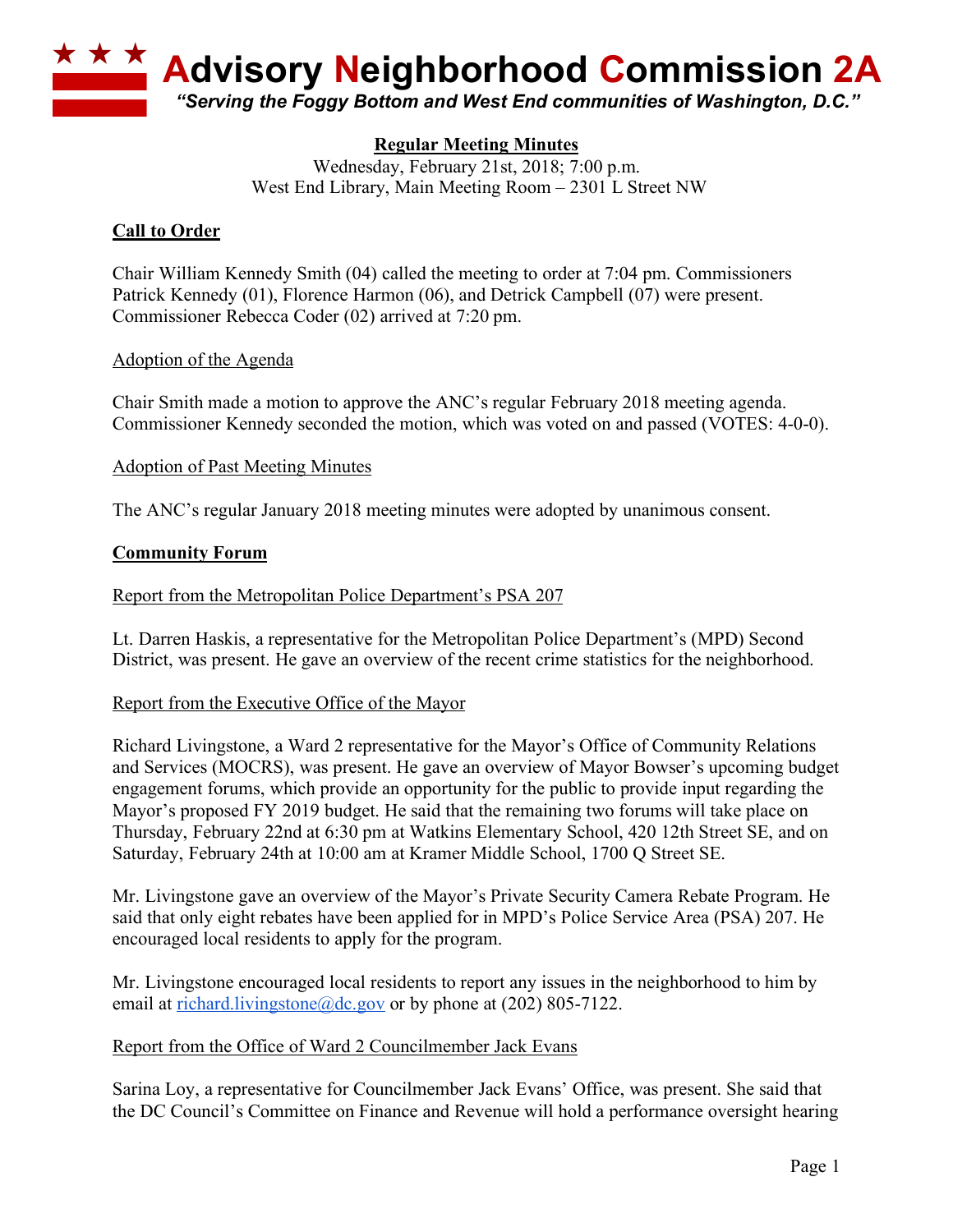on Events DC, the Commission on the Arts and Humanities, and the Real Property Tax Appeals Commission on Tuesday, February 26th at 10:00 am. She said that the committee will hold another performance oversight hearing on the Office of the Chief Financial Officer, the DC Lottery, and Destination DC on Wednesday, February 28th at 10:00 am.

Ms. Loy said that DC Water will be holding its annual Ward 2 Town Hall on Tuesday, February 27th. She said that the location and time for the town hall are to be determined.

Chair Smith said that the ANC has received some concerns from community members regarding vibrations coming from the Metrorail trains traveling through the neighborhood. He said that the ANC is in the process of discussing the concerns with Councilmember Evans.

#### Report from the West End Library

Kevin Osborne, the Branch Manager of the West End Library, was present. He gave an overview of the library's usage statistics since the new library opened. He said that the library is averaging approximately 450 visitors per day. He said that the daily amount of visitors has increased since the opening of Bluestone Lane within the library.

Mr. Osborne said that the DC Public Library Foundation will hold its annual Story Time Gala on Thursday, March 15th at 6:30 pm at the West End Library.

#### Commissioner Updates

Commissioner Kennedy said that the DC Council's Committee of the Whole will be holding a hearing regarding DC Council Bill B22-0579 - the "Helicopter Landing Pad Amendment Act of 2017" on Monday, March 12th at 1:00 pm in room 500 of the John A. Wilson Building, 1350 Pennsylvania Avenue NW. He said that the committee's record regarding the bill will remain open until Tuesday, April 3rd for anyone who would like to submit written comments.

Commissioner Coder said that Francis Field will reopen in March after an extensive grass replanting effort. She said that school officials from the School Without Walls at Francis-Stevens will be conducting a safety walk of the field with representatives from the Friends of Francis Field sometime soon.

#### Announcements and Public Comments

Ed Lazere, a candidate for Chairman of the DC Council, gave an overview of his background and his campaign platform.

Marina Streznewski, the President of the Foggy Bottom Association (FBA), said that FBA's next meeting will be on Tuesday, February 27th at 7:00 pm at the West End Library, 2301 L Street NW. She said that the organization will be discussing its goals for 2018 during the meeting. She added that FBA will be hosting a bike summit on Tuesday, March 27th at 7:00 pm at the West End Library.

# **General Agenda**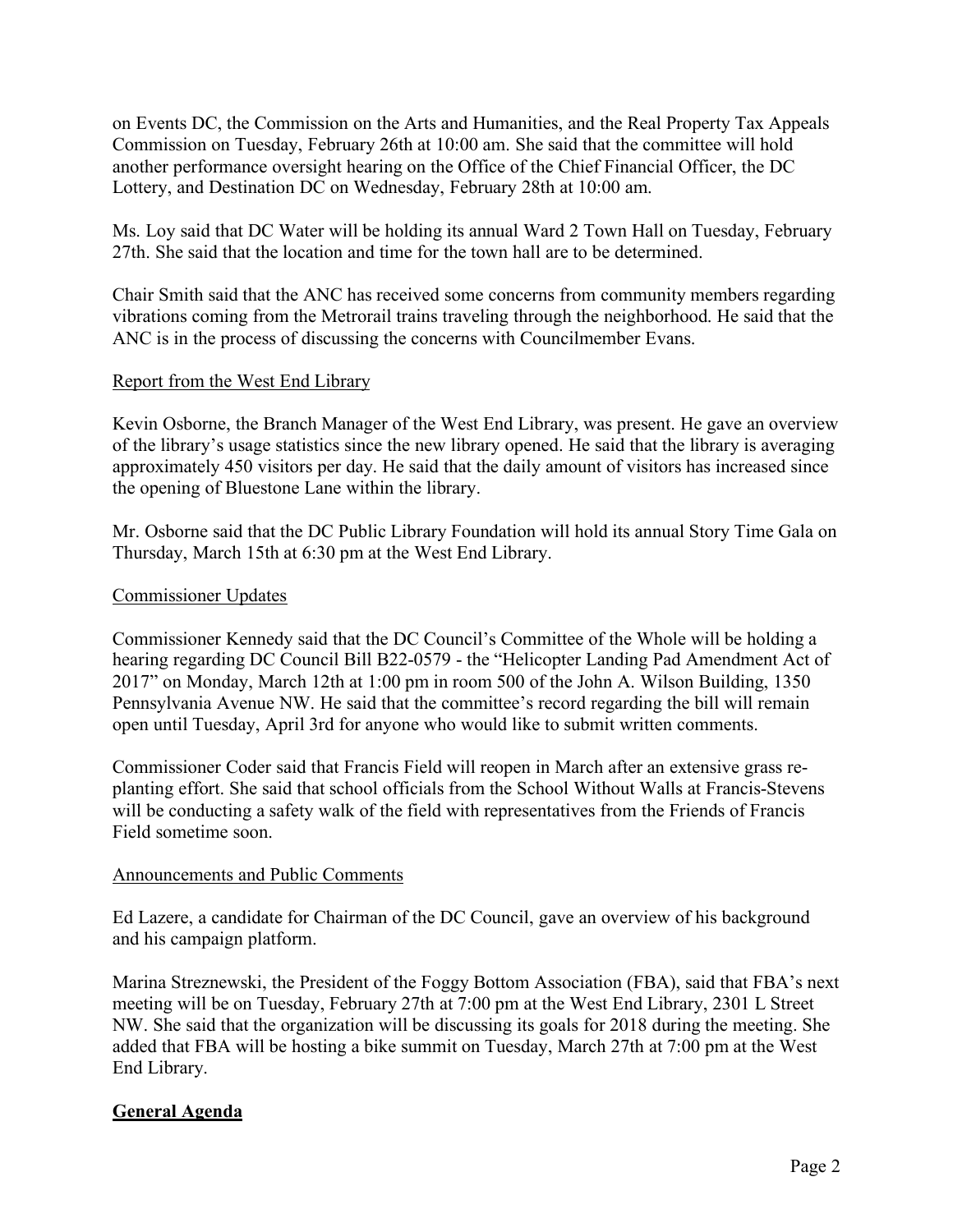# Update Regarding the Stevens School Development Project

David Toney, the Vice President of Development for Akridge, was present. He gave a visual presentation regarding the plans for the office building at 2100 L Street NW and for the renovation of the Stevens School building. He said that the renovated school will feature a small childcare center and an expansion of the School Without Walls at Francis-Stevens.

Mr. Toney said that the project team has been working with the DC Public Schools (DCPS), the Department of General Services (DGS), and the Deputy Mayor for Planning and Economic Development's Office (DMPED) to amend the development plans for the school in order to accommodate the needs of the School Without Walls at Francis-Stevens. He said that the interiors of the building will be redesigned to house grades Pre-K through Grade 3, as well as the childcare center. He said that the project team is planning for the school to reopen in time for the 2020-2021 school year.

Mr. Toney said that the project team is planning to begin the office building project in late spring or early summer of 2018. He said that the office building will take approximately 20 months to build. He added that the project team is very excited about how the leasing process has been progressing for the office building.

Mr. Toney said that the project team is working to keep nearby neighbors informed about the status of the construction work as it progresses.

Mr. Toney gave an overview of the Thaddeus Stevens Scholarship that Akridge is providing as part of the amenities package for the project. He said that the community can visit http://www.thaddeusstevensscholarship.com/ to learn more about the scholarship and to apply.

A local resident asked whether there would be any reduction in street parking in the area around the school in order accommodate student drop offs and pick-ups. Mr. Toney said that the project team is not yet far enough along in the development process in order to consider how drop offs and pick-ups will be handled.

#### Discussion Regarding Concerns about Traffic Conditions in the Square 73 Alley

Mr. Toney said that the project team wants to ensure that the Square 73 alley system is able to handle the increased traffic that will result from the new garage opening in the office building at 2100 L Street NW.

Katie Wagner, a traffic engineer with Gorove/Slade, was present. She gave a visual presentation regarding the firm's findings about the current traffic conditions in the alley. She said that the alley currently has approximately 16 parking spaces, as well as dumpsters of various sizes. She said that there are two parking garages that are accessed from the alley.

Ms. Wagner said that the firm found that some of the traffic problems in the alley have resulted from inefficient operations in the two parking garages. She said that the firm looked into whether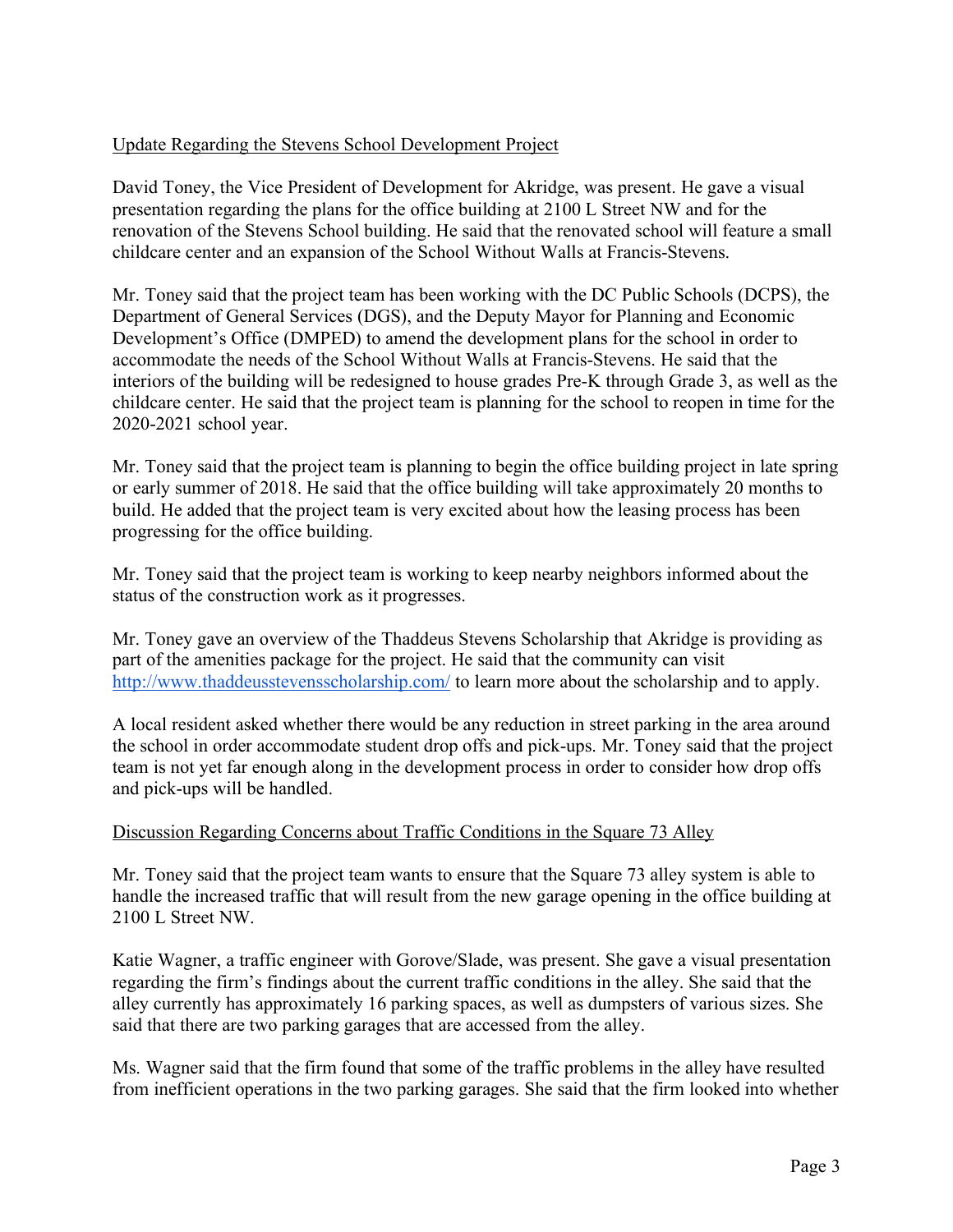one-way operations in the alley would help solve some of the traffic problems, but found that one-way operations would not have any impact.

Ms. Wagner said that some of the firm's recommendations for improving the traffic conditions in the alley include clearly marking the public space in the alley, hiring an alley monitor during high traffic times, improving directional signage in the alley, and having a loading management plan for the 2100 L Street NW office building development.

A local resident asked about the planned size of the garage for the office building at 2100 L Street NW. Mr. Toney said that the garage will have approximately 130 parking spaces. The local resident said that she is concerned about the impacts that the additional 130 cars will have on the traffic conditions in the alley.

### Discussion Regarding Needed Repairs to the Sidewalks on the 1000 block of 22nd Street NW and the 2100 block of K Street NW

Commissioner Harmon said that she has been working for ten years to convince the city to replace the sidewalks on the 1000 block of 22nd Street NW and the 2100 block of K Street NW.

Andrew Kaufmann, a Supervisory Civil Engineer for the District Department of Transportation (DDOT), said that contractors will be working during the next week to fix the sidewalks. He said that the new sidewalks will be concrete instead of the current brick. He added that DDOT will work with the community in order to maintain driveway and pedestrian access during the construction period.

# **Regulatory Agenda**

Update Regarding the ANC's Ongoing Protest of FoBoGro's Application for Renewal of the Establishment's Retailer's Class "B" Grocery License at 2140 F Street NW

Chair Smith made a motion to adopt a proposed outline for a settlement agreement between the ANC and FoBoGro and to authorize the Chair to sign the settlement agreement after receiving input from Commissioner Kennedy, Commissioner Campbell, and the West End Citizens Association (WECA) as appropriate. Chair Kennedy seconded the motion, which was voted on and passed (VOTES: 5-0-0).

#### Bluestone Lane – Application for a New Retailer's Class "C" Restaurant License at 1100 23rd Street NW

Chair Smith made a motion to support Bluestone Lane's application for a new Retailer's Class "C" Restaurant license, as well as the establishment's request for a stipulated license. Commissioner Coder seconded the motion, which was adopted by unanimous consent. The resolution reads as follows:

ANC 2A supports Bluestone Lane's application for a new Retailer's Class "C" Restaurant license at 1100 23rd Street NW.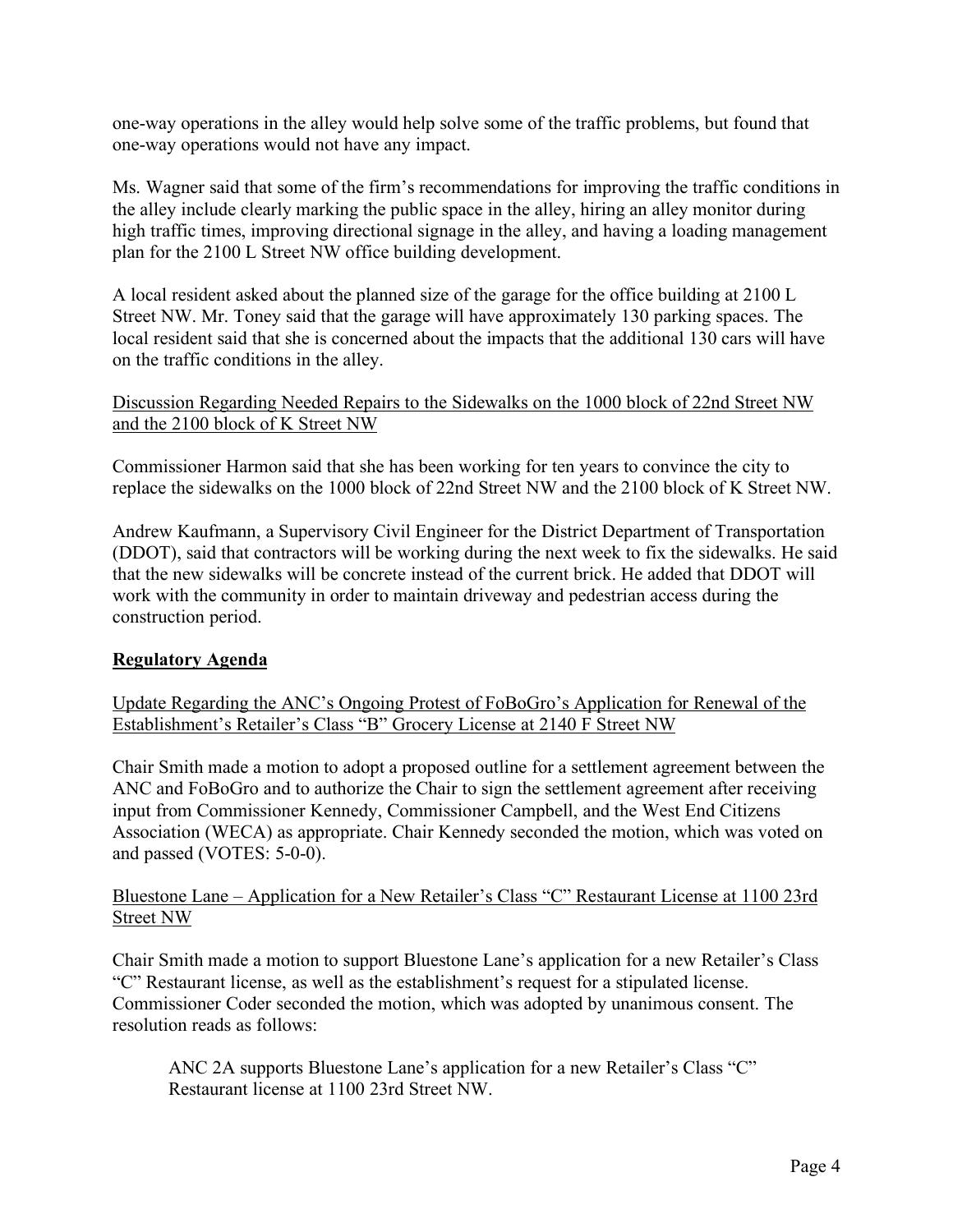ANC 2A also supports Bluestone Lane's request for a stipulated license as part of the establishment's license application.

### Public Space Application by Bluestone Lane for a New, Un-Enclosed Sidewalk Café with 12 Tables and 48 Seats at 1100 23rd Street NW

Chair Smith made a motion to support Bluestone Lane's public space application. Commissioner Coder seconded the motion, which was adopted by unanimous consent. The resolution reads as follows:

At its regular meeting on February 21, 2018, Advisory Neighborhood Commission 2A ("ANC 2A" or "Commission") considered the above-referenced matter. With five of seven commissioners present, a quorum at a duly-noticed public meeting, the Commission, after a motion made by Commissioner Smith and seconded by Commissioner Coder, unanimously consented to support Bluestone Lane's public space application for a new, un-enclosed sidewalk café at 1100 23rd Street NW.

#### Special Event Application for the Army Ten-Miler on Sunday, October 7th

Chair Smith made a motion to support the special event application for the Army Ten-Miler. Commissioner Kennedy seconded the motion, which was voted on and passed (VOTES: 5-0-0). The resolution reads as follows:

At its regular meeting on February 21, 2018, Advisory Neighborhood Commission 2A ("ANC 2A" or "Commission") considered the above-referenced matter. With five of seven commissioners present, a quorum at a duly-noticed public meeting, the Commission voted unanimously (5-0-0), after a motion made by Commissioner Smith and seconded by Commissioner Kennedy, to support the special event application for the Army Ten-Miler on October 7th, 2018.

# Special Event Application for the Marine Corps Marathon on Sunday, October 28th

#### *Commissioner Harmon recused herself from voting on this matter.*

Commissioner Kennedy made a motion to support the special event application for the Marine Corps Marathon. Chair Smith seconded the motion, which was voted on and passed (VOTES: 4- 0-0). The resolution reads as follows:

At its regular meeting on February 21, 2018, Advisory Neighborhood Commission 2A ("ANC 2A" or "Commission") considered the above-referenced matter. With five of seven commissioners present, a quorum at a duly-noticed public meeting, the Commission voted unanimously (4-0-0\*), after a motion made by Commissioner Kennedy and seconded by Commissioner Smith, to support the special event application for the Marine Corps Marathon on October 28th, 2018.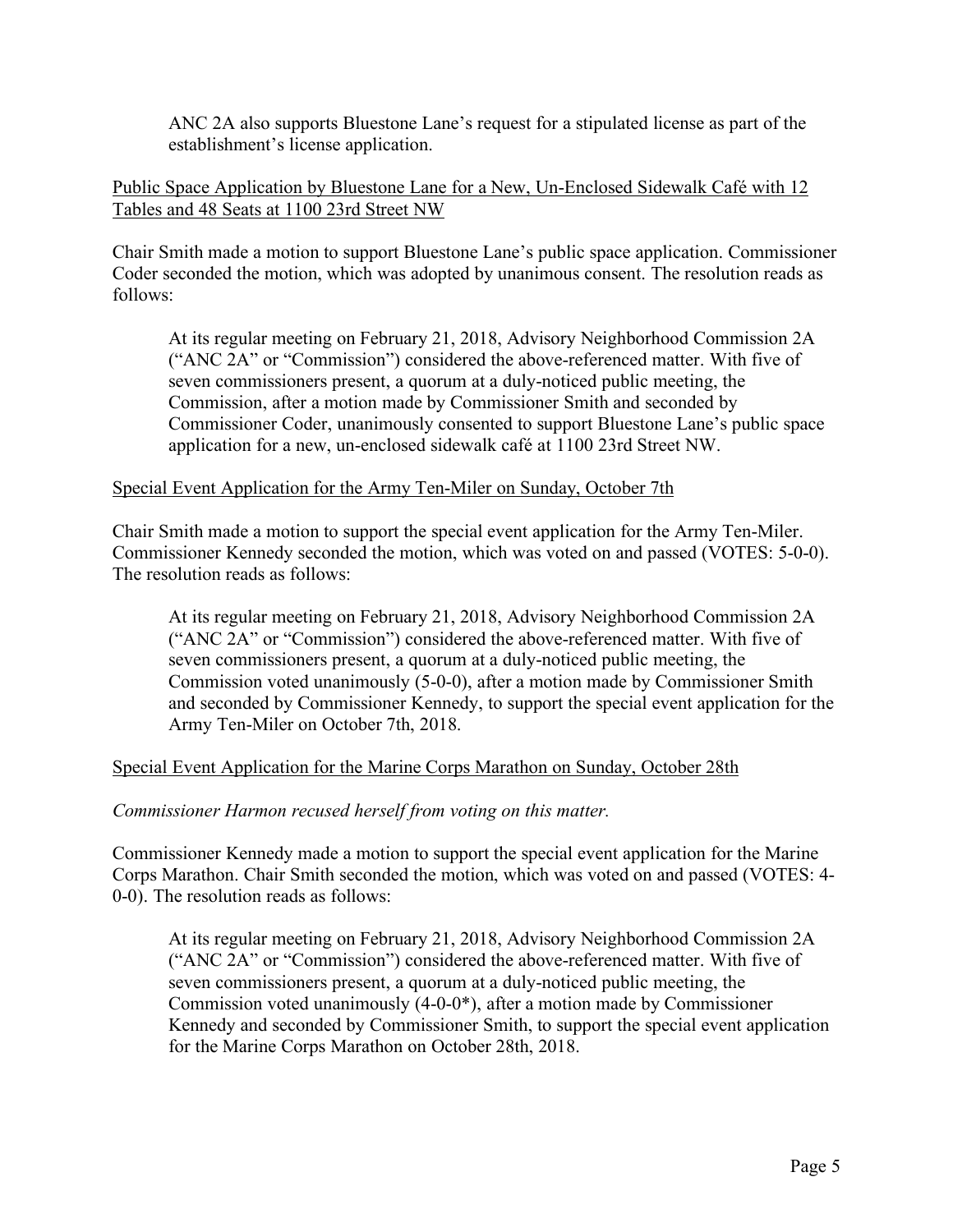Commissioner Kennedy made a motion to endorse the Marine Corps Marathon's request to use Rock Creek Parkway as part of the marathon. Chair Smith seconded the motion, which was voted on and passed (VOTES: 4-0-0). The resolution reads as follows:

At its regular meeting on February 21, 2018, Advisory Neighborhood Commission 2A ("ANC 2A" or "Commission") considered the above-referenced matter. With five of seven commissioners present, a quorum at a duly-noticed public meeting, the Commission voted unanimously (4-0-0\*), after a motion made by Commissioner Kennedy and seconded by Commissioner Smith, to endorse the use of Rock Creek Parkway for the Marine Corps Marathon on October 28th, 2018.

# Update Regarding the Special Event Application for the Rock 'n' Roll Marathon on Saturday, March 10th

Chair Smith made a motion to draft and submit a resolution regarding the ANC's disappointment about the Rock 'n' Roll Marathon's failure to uphold its commitment to not locate a sound stage at the intersection of Rock Creek Parkway and Virginia Avenue NW and to authorize expenditures up to \$1,000 for the retention of legal counsel regarding the matter. Commissioner Campbell seconded the motion, which was voted on and passed (VOTES: 5-0-0).

# **Administrative Matters**

# Approval of the ANC's FY 2018 Quarter 1 financial report

Chair Smith made a motion to approve the ANC's FY 2018 Quarter 1 financial report, which was adopted by unanimous consent.

# Approval of Expenditures for the Retention of Legal Counsel and a Traffic Engineer

Commissioner Harmon made a motion to authorize additional expenditures up to \$3,000 for the retention of a traffic engineer to study the traffic conditions in the Square 73 alley. Commissioner Kennedy seconded the motion, which was voted on and passed (VOTES: 5-0-0).

Commissioner Harmon made a motion to authorize expenditures up to \$1,000 for the retention of legal counsel regarding the zoning processes for the hotel at 1143 New Hampshire Avenue NW. Commissioner Campbell seconded the motion, which was voted on and passed (VOTES: 5-0-0).

# Discussion Regarding the Purchase of Additional Office Supplies for the ANC's New Office Space

Chair Smith made a motion to authorize expenditures up to \$800 for the purchase of additional office supplies for the ANC's new office. Commissioner Campbell seconded the motion, which was voted on and passed (VOTES: 5-0-0).

# **Adjournment**

Chair Smith adjourned the meeting at 9:44 pm.